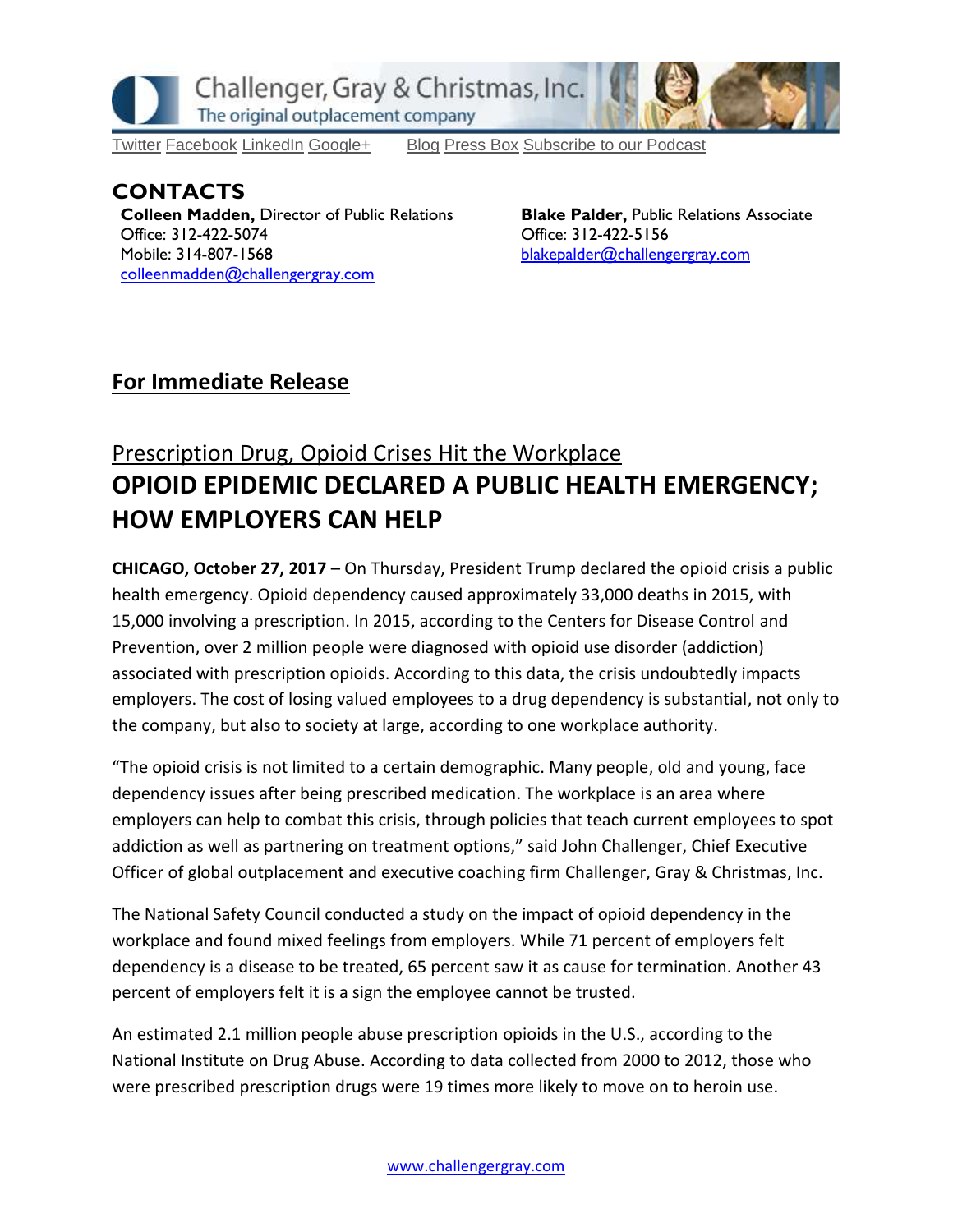"This is a significant part of our population and likely to cross over into the workplace," said Challenger.

"Though we cannot accurately measure termination due to addiction, it is obvious that workplaces can have an impact on employees who suffer from this issue," added Challenger.

"In this tight job market, termination has its own cost to employers. Companies should consider developing procedures specific to opioid dependency," said Challenger.

While many employers do have drug policies, the National Safety Council study found that 81 percent of those policies are incomplete. Thirty percent of workplaces do not discuss return-towork procedures for employees following drug treatment. Another 32 percent do not discuss procedures for taking prescription drugs at work. Over 40 percent do not cover making accommodations for employees who become impaired after taking prescription drugs at work.

Moreover, 76 percent of companies fail to provide training to identify prescription drug or opioid abuse in the workplace.

Employers do want to help these workers, however. Seventy percent want to help workers struggling with prescription drug abuse either by allowing them to re-enter their former roles or monitoring them for the length of their employment to combat relapse.

"The workplace could be a lifeline for those struggling with this addiction. Most people spend the majority of their lives at work, and if co-workers and employers can intervene and support these workers, the possibility of success is much greater," said Challenger.

"Not only will employers keep valued employees, but they can avoid the substantial cost of termination, recruiting, and retraining new staff, in addition to the cost on society," added Challenger.

According to a study published by Wolters Kluwer Health, prescription opioid overdose, abuse, and dependency cost the American economy \$78.5 billion in 2013. Another estimate from the Office of National Drug Control Policy stated drug abuse and addiction, not limited to opioid or prescription drug abuse, cost our society \$200 billion in 2007.

Meanwhile, according to the Center for American Progress, the cost of replacing an employee who earns equal to or less than \$50,000 is 20 percent of their salary. That percentage rises as the base salary increases. The Bureau of Labor Statistics found that, on average, when a new hire leaves within three months, it costs an organization one and a half times that person's annual salary.

Investing that 20 percent into programs and policies that will help workers long term could result in a much larger gain for the company.